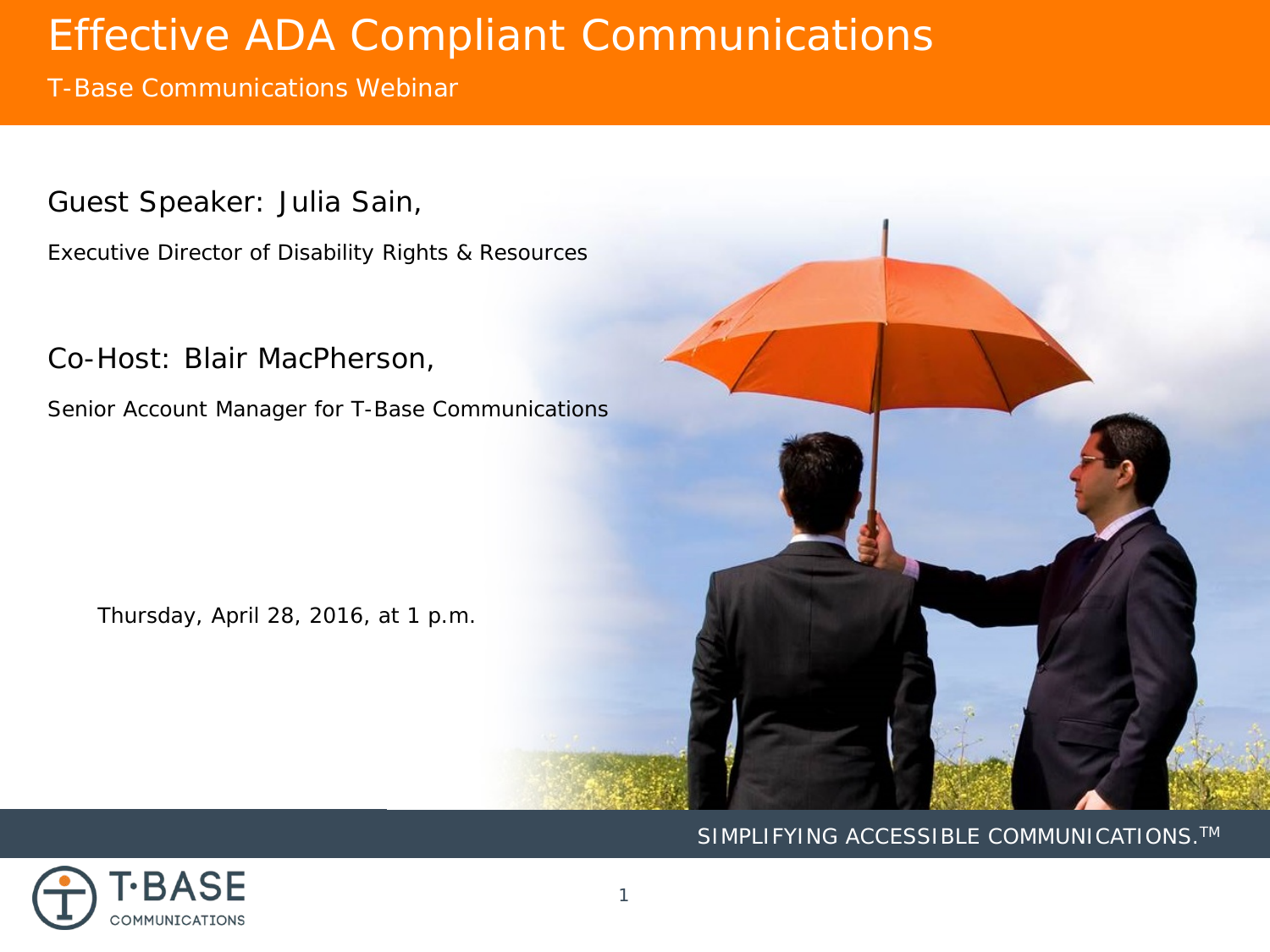# Effective Communication

Effective ADA Compliant Communications

### **What does "effective communication" mean?**

- Content & intent of the message is correctly received.
- Effective communication is **always** about what is *received*, **never** about what is sent
- ADA legislates "**equally** effective communication"
- This means information you share with people who have disabilities is just as effective as information you share with people who do not have disabilities.



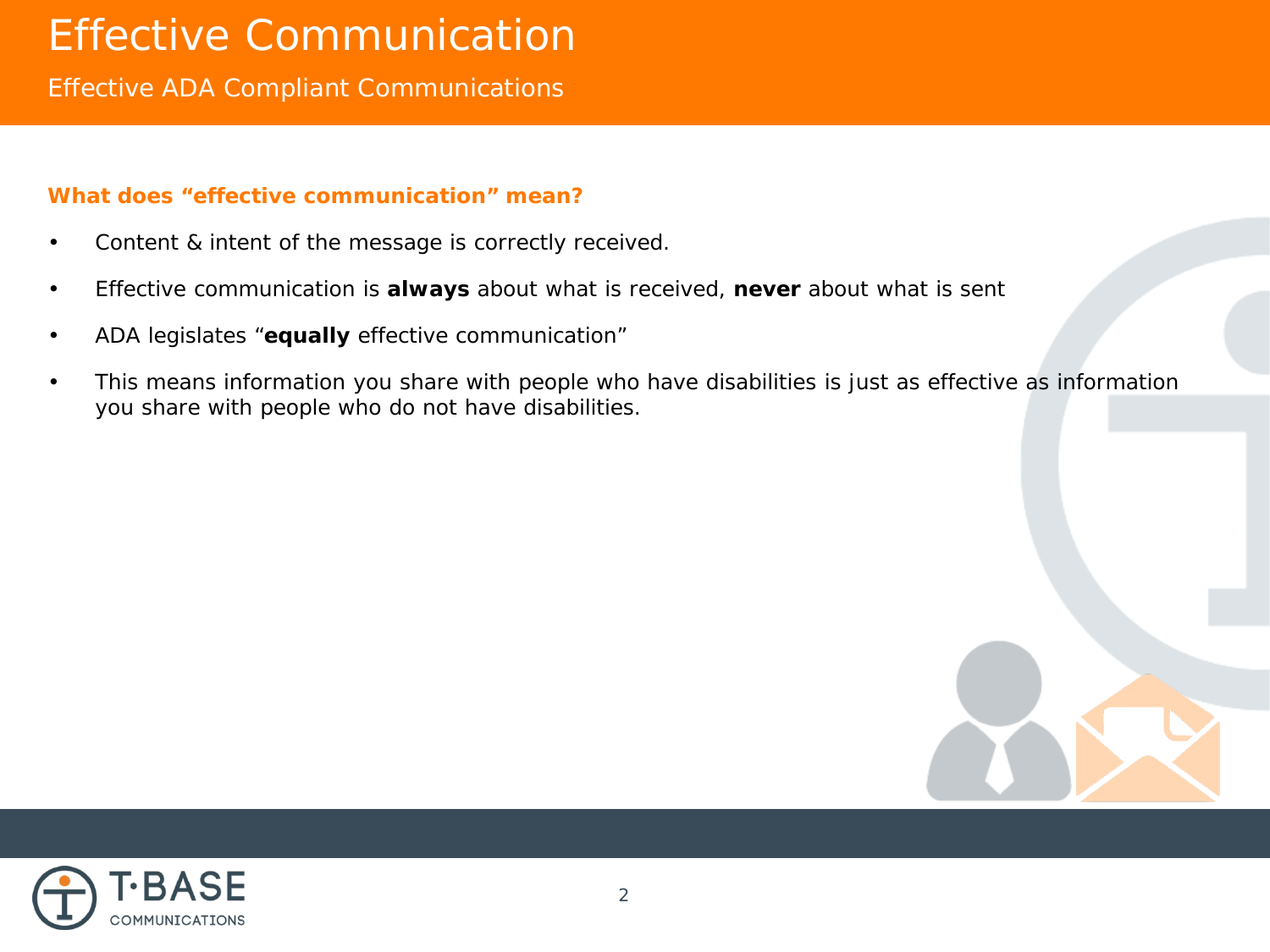### **What types of businesses are required under the ADA to provide effective communication?**

Public accommodations are nearly all the places where people go and their spend money. For a place to be a "public accommodation" there are three eligibility requirements:

- Private businesses that do not run government programs; and
- Commerce is affected (money changes hands); and
- It fits into one of 12 categories. The law lists 12 categories, and the Department of Justice has provided [examples of each place of public accommodation.](http://www.ada.gov/regs2010/titleIII_2010/titleIII_2010_regulations.htm#a104)

Two Examples:

- **Service establishments** (e.g. laundromats, dry-cleaners, banks, barber shops, beauty shops, travel services, shoe repair services, funeral parlors, gas stations, offices of accountants or lawyers, pharmacies, insurance offices, professional offices of health care providers, hospitals)
- **Places of education** (e.g. nursery schools, elementary, secondary, undergraduate, or postgraduate private schools)

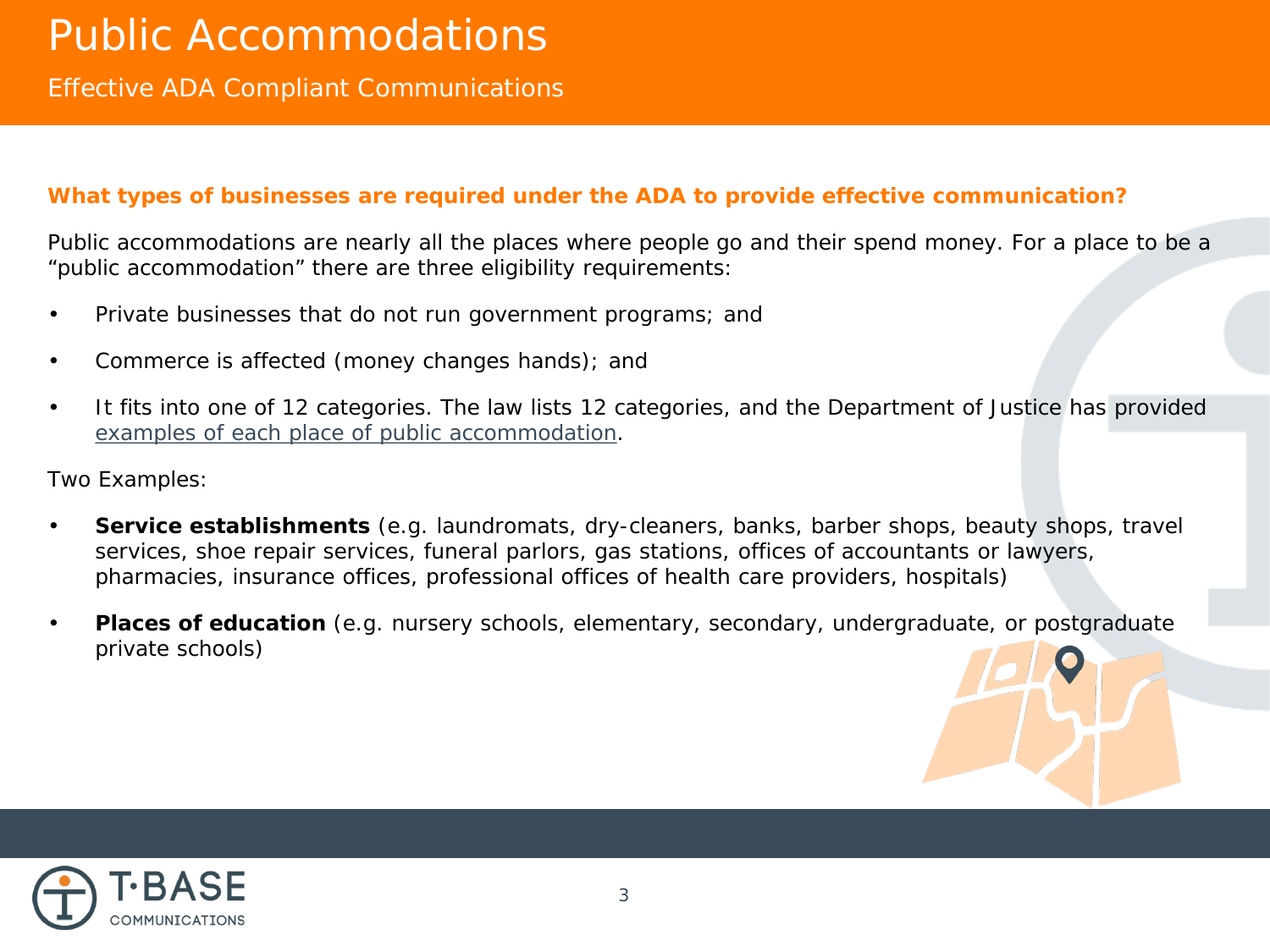### **What is the definition of auxiliary aids?**

• An "auxiliary aid or service" is a communication device needed so messages can be understood by the receiver. The type of aid will depend on who is receiving the message. Most auxiliary aids or services are technology-related.

- Example of an **auxiliary aid**: a screen reader used by people who are blind or have low vision to access information on a website or in a PDF.
- Example of an **auxiliary service**: If your customer is deaf and uses American Sign Language, then you must send your message in American Sign Language. In the case you are not fluent in American Sign Language, then you must hire someone who is. A sign language interpreter is considered (by the ADA) an auxiliary service.

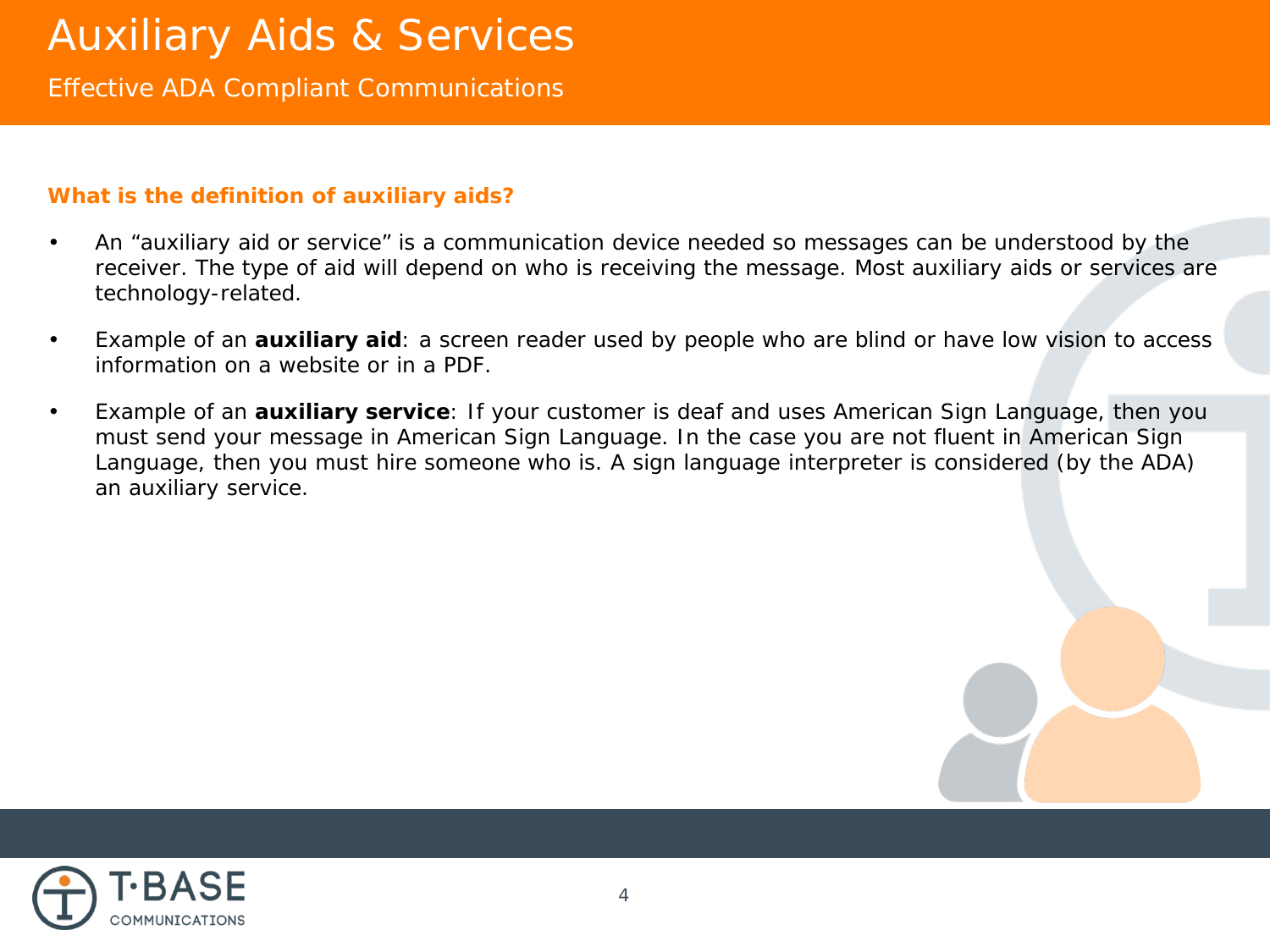### **What types of materials would a public accommodation have to make available to ensure equal access for customers who are blind or have low vision?**

- Any communication that is non-verbal or is in standard print must be provided in another way, that is you may need to provide an alternate format.
- Depending on the individual's needs, you may need to provide information in any one of the following formats:
	- Braille
	- Large Print
	- Audio
	- Accessible PDF
	- e-Text

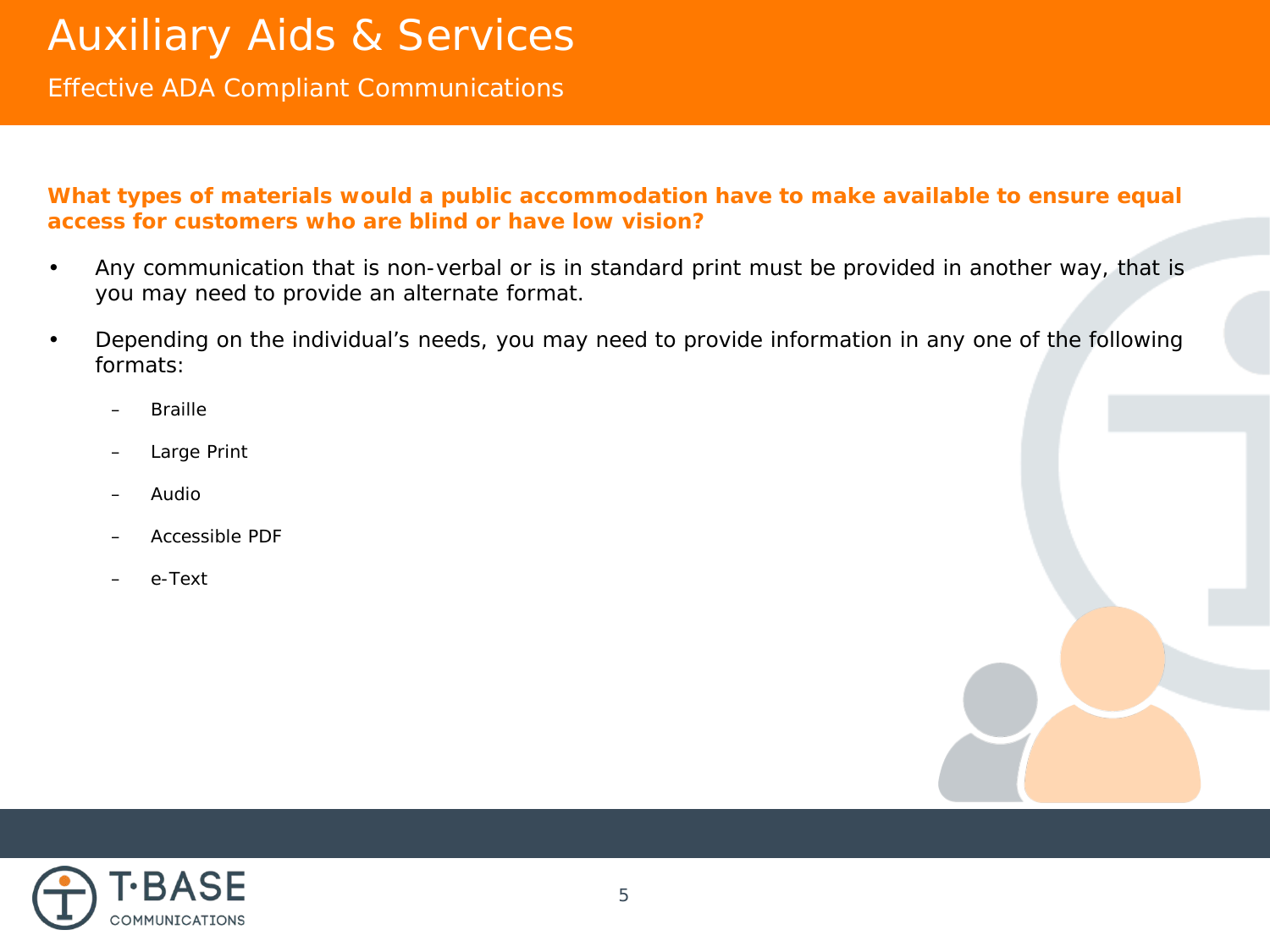### **What is the best way to determine which auxiliary aid or service to provide?**

• Avoid offering someone information in an alternate format that they do not need, as this is a form of profiling or stereotyping.

- Although, they shouldn't have to "hunt down" information in the format they need either. They make a request and you provide.
- It's important to educate customer service representatives on accessibility so they can appropriately respond to a request.

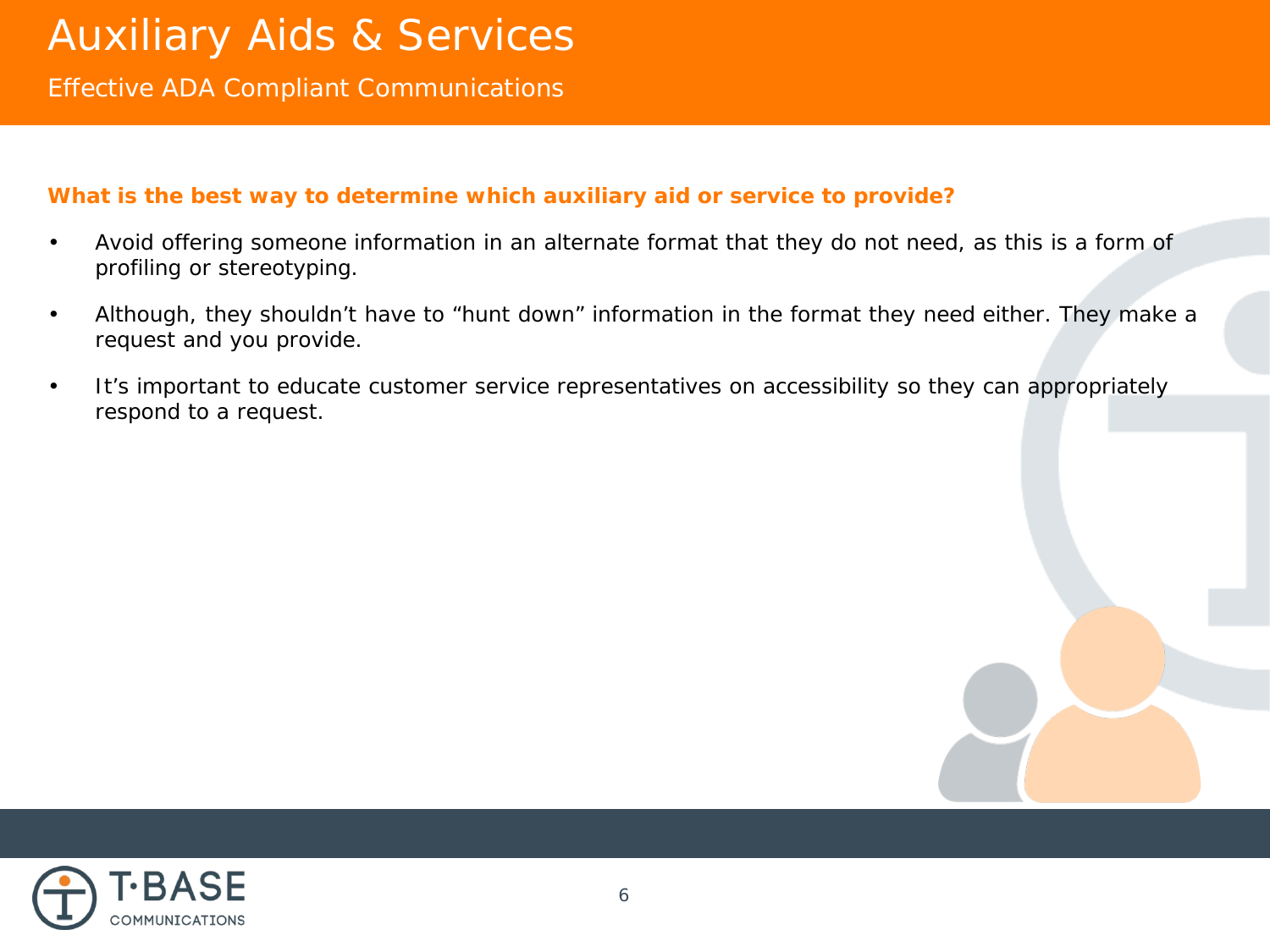**Can a public accommodation charge for the provision of accessible communications or auxiliary aids & services?** 

A public accommodation *cannot* charge for the provision of accessible communication or auxiliary aids or services.

• This is referred to in the law as a "surcharge" and is forbidden. Providing accessible communications is the cost of doing business, and the cost can be passed along to all customers, not only one.

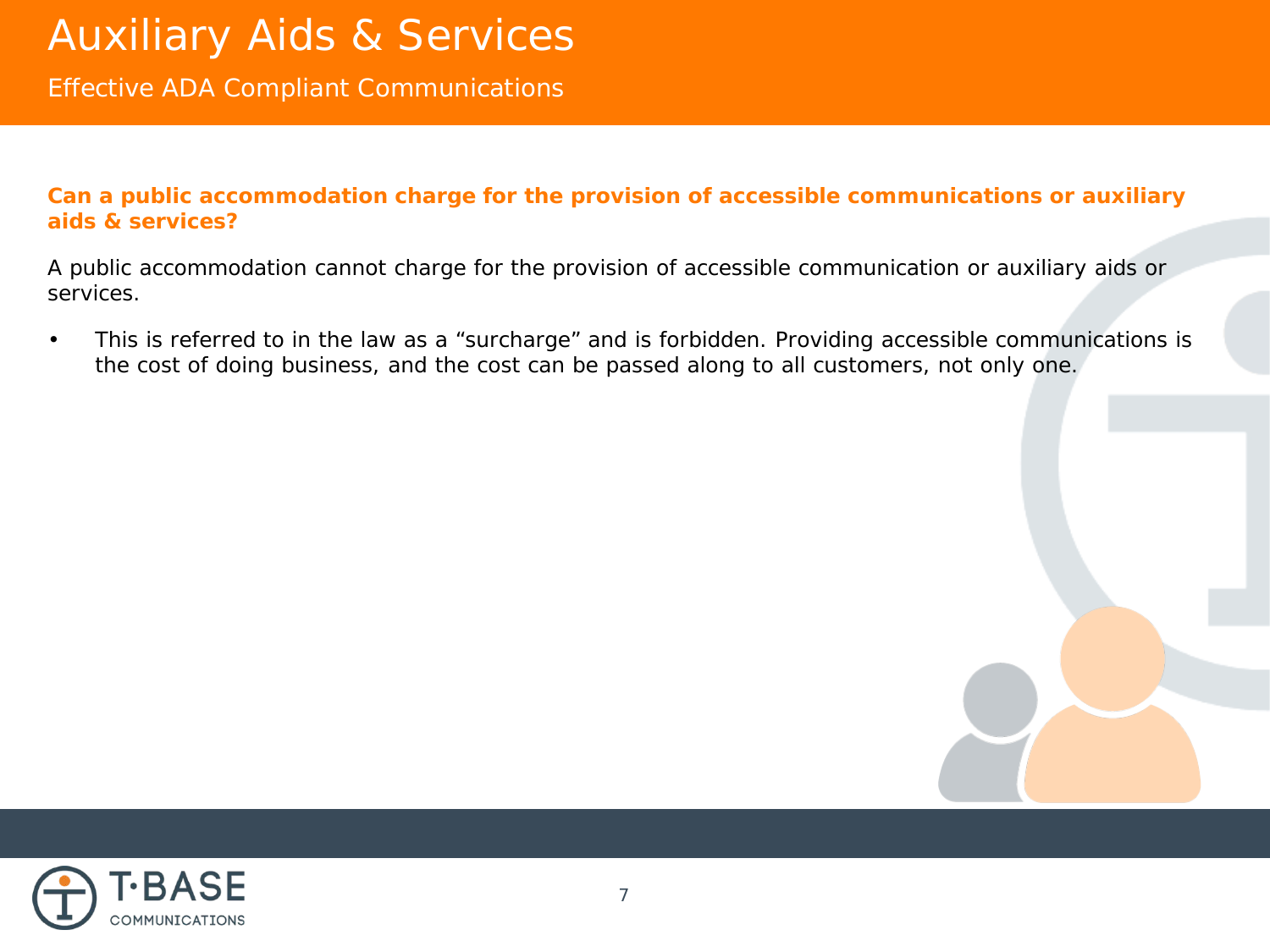## **Are organizations required to make their websites and mobile apps accessible?**

Because you are responsible for providing effective communication, if you're delivering information through a website or mobile device, that information *must* be accessible.

- There are ways to both review and improve web accessibility.
- Have a company review your website to determine whether or not it is accessible.
- Request that the web accessibility specialist have people with disabilities navigate the website and pinpoint areas that are not accessible or that could be improved.
- If you don't work ahead to ensure your website is accessible, stay updated on what the Access Board is doing (by going to [access-board.gov](https://www.access-board.gov/) and registering an email for updates). Once there are proposed guidelines, begin following them.



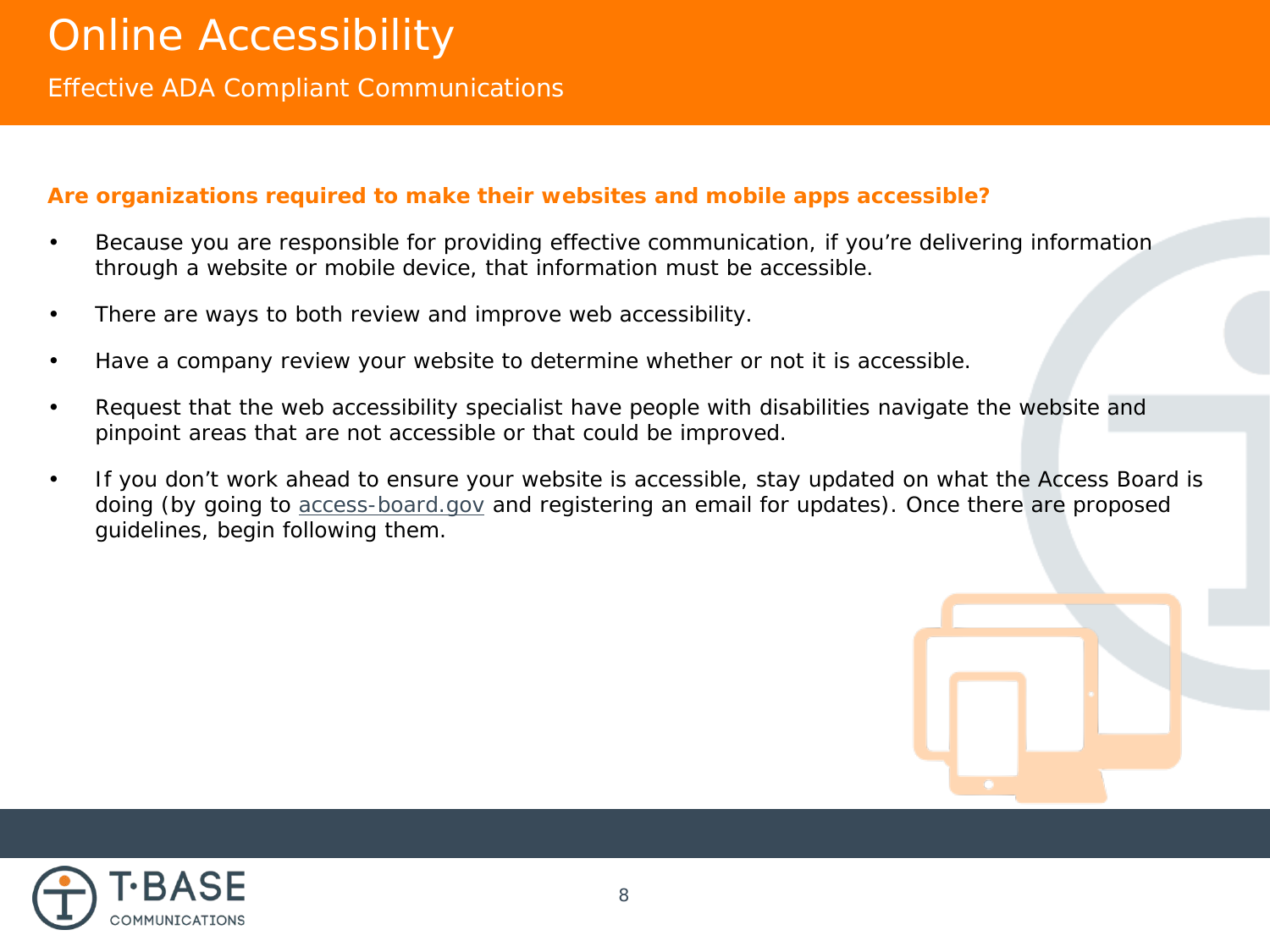**What happens when a company** *does not* **comply with ADA legislation? Can companies avoid legal action?** 

- ADA is civil rights. If someone has a disability (whose rights are protected by this law) and is discriminated against, he or she can file suit with the court.
- Example: A man who is blind calls a service provider and requests a braille document, and if the service provider responds that he/she cannot provide, the caller calls an attorney, who files a boilerplate lawsuit for failure to provide alternate formats. Once the company receives notice, the man who is blind calls the service provider back and offers to drop the lawsuit for \$12,000 or more. The company agrees, the man and his lawyer split the money, and they go on to the next company.
- In some states, a state law allows a person whose civil rights are violated to receive compensatory damage based on a daily rate from the date the suit is filed until it is settled.
- **Therefore, it's important to have policies & procedures in place to provide alternate formats.**



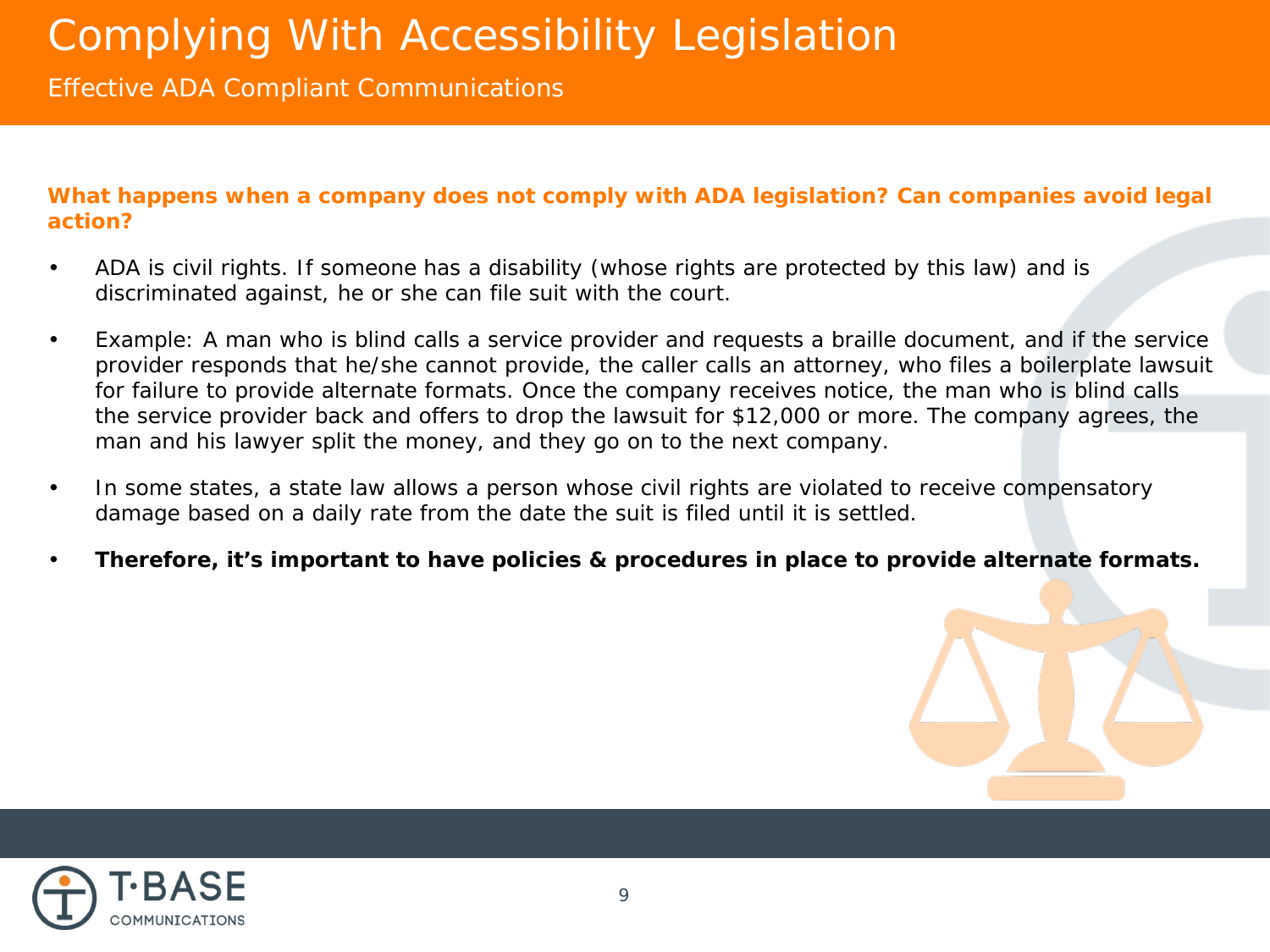# Complying With Accessibility Legislation

## Effective ADA Compliant Communications

### **Best practices:**

**1) Think about accessibility from the get-go.** When creating a new document (in MS Word, Excel, etc.) or adding fresh content to your website, make sure it is accessible for people with disabilities, whether they are blind, have low vision, are deaf, have some hearing loss or have a cognitive disability.

### **2) Review current customer communications to ensure they are accessible.**

- Brochures/ catalogues
- Reports & memos
- Emergency plans
- **Surveys**
- **Presentations**
- Announcements
- … and more!

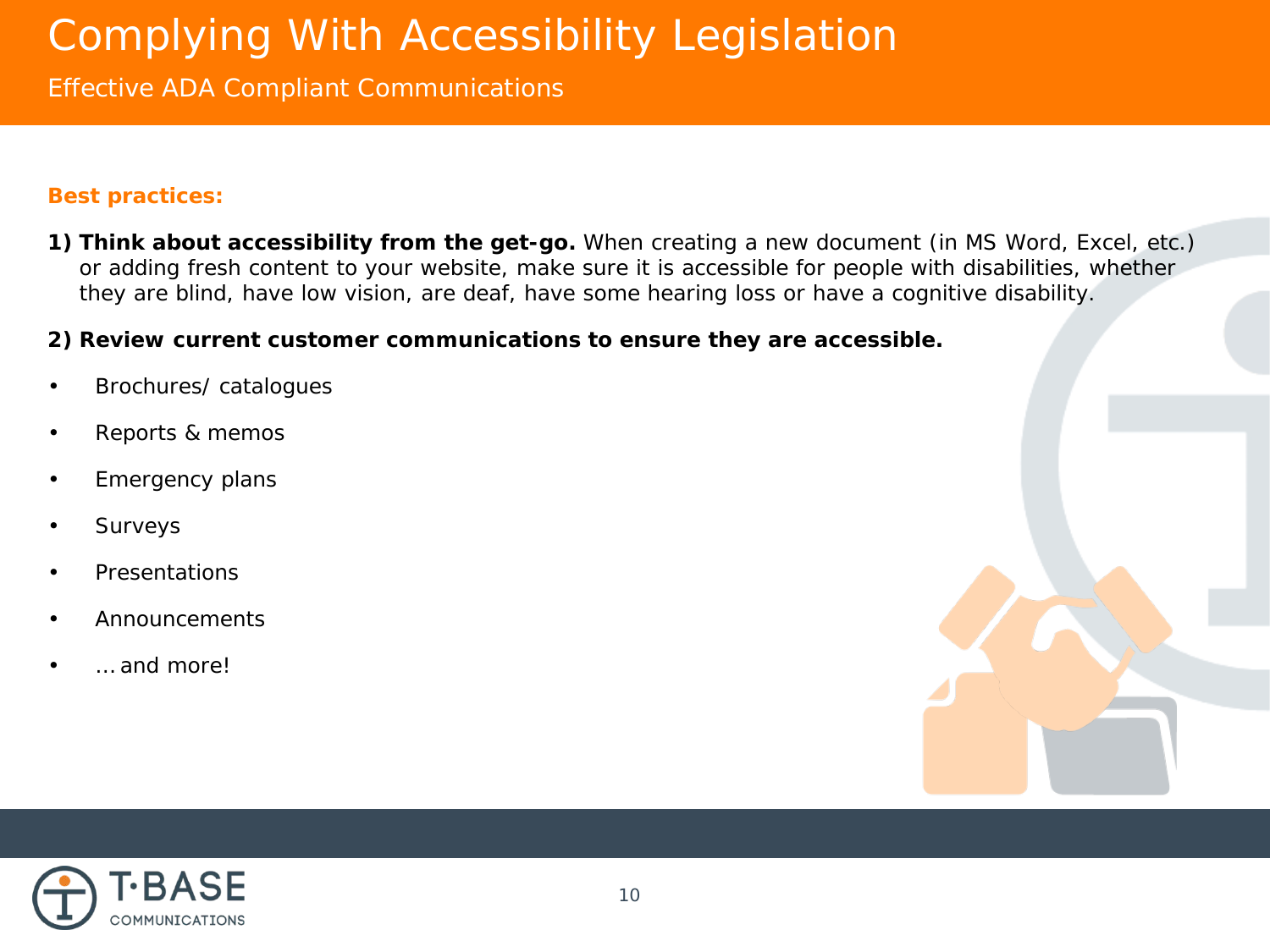## **T-Base Communications is your go-to alternate format company.**

- Accessible [Statements](http://www.tbase.com/monthly-statements) & [Documents](http://www.tbase.com/other-documents)
- [Web Accessibility Audits](http://www.tbase.com/accessible-website-audit)
- **[Accessibility Training](http://www.tbase.com/online-accessibility-training)**

## **Three benefits of providing accessible communications:**

- Enhances the customer experience
- Saves money
- Strengthens compliance with accessibility legislation



## SIMPLIFYING ACCESSIBLE COMMUNICATIONS.<sup>™</sup>